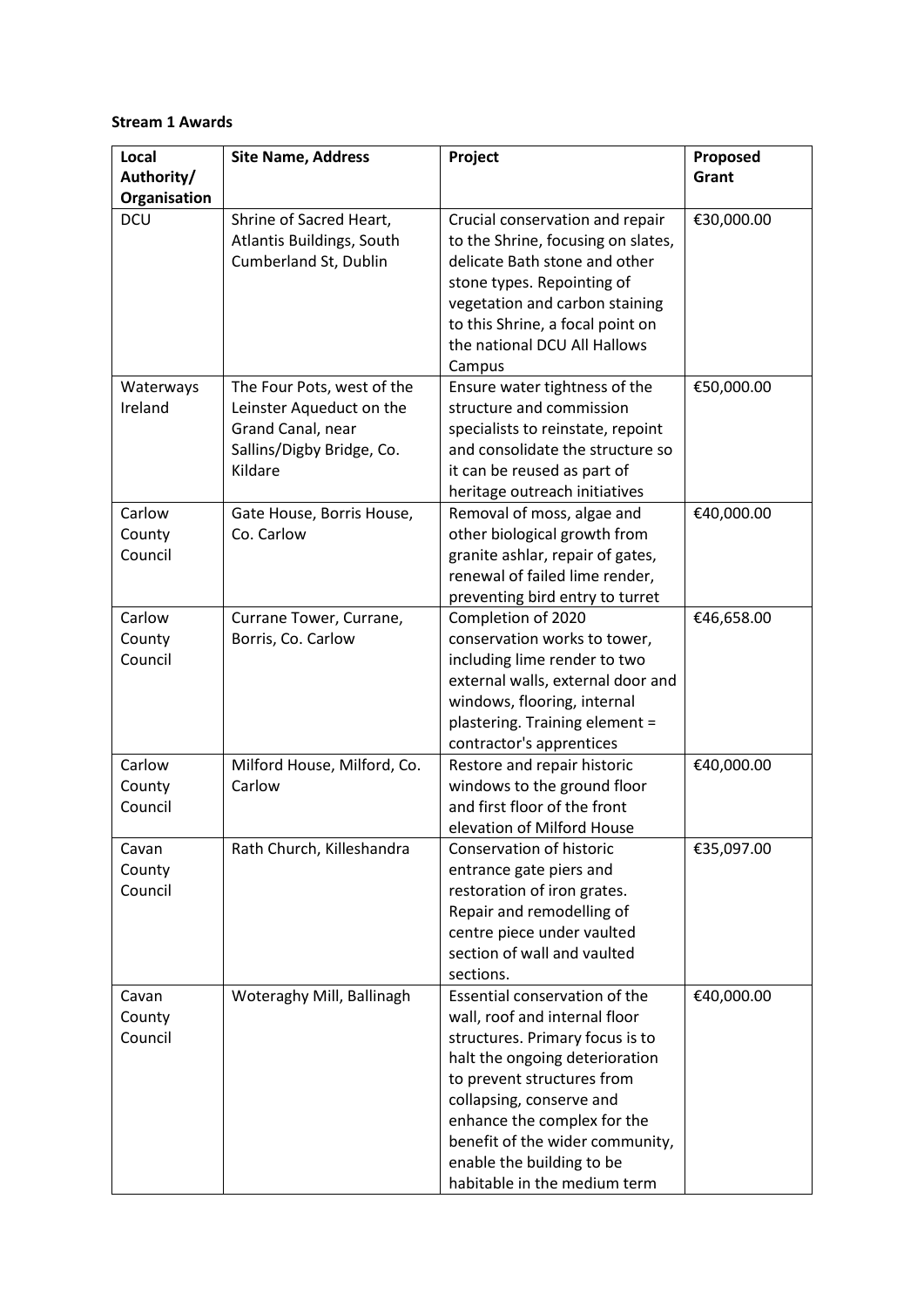|                                |                                                                  | and create a viable tourist<br>destination in the longer term                                                                                                                                                                             |            |
|--------------------------------|------------------------------------------------------------------|-------------------------------------------------------------------------------------------------------------------------------------------------------------------------------------------------------------------------------------------|------------|
|                                |                                                                  |                                                                                                                                                                                                                                           |            |
| <b>Clare County</b><br>Council | Frawley's Bar, Lahinch, Co.<br>Clare                             | Renew timber structure and<br>reinstall Blue Bangor slates to<br>main roof and Liscannor Stone<br>to outbuilding at Lahinch, Co.<br>Clare                                                                                                 | €40,000.00 |
| Cork County<br>Council         | St John the Baptist Church,<br>Friars Street, Kinsale, Cork      | Works to eaves stone gutters to<br>address overflow and<br>overloading of water to the<br>interior of the church.                                                                                                                         | €40,000.00 |
| Cork County<br>Council         | St Multose Church, Church<br>Street, TOWNPLOTS,<br>Kinsale, Cork | External repointing and internal<br>lime plastering to Southern and<br>Eastern External wall of the aisle<br>to reduce dampness and re-<br>capping of graveyard boundary<br>wall.                                                         | €50,000.00 |
| Cork County<br>Council         | St Paul's Church,<br>Ballymoney, Ballineen, Cork                 | Roof repairs internally and<br>externally and to rainwater<br>goods to prevent water ingress.                                                                                                                                             | €50,000.00 |
| Donegal<br>County<br>Council   | Condon House, The Mall,<br>Ballyshannon, Donegal                 | Internal structural repair &<br>renewal of internal timber floor<br>structures to main house;<br>vegetation management &<br>renewal of roof coverings to<br>outbuilding                                                                   | €50,000.00 |
| Dublin City<br>Council         | 29 Lower Ormond Quay                                             | <b>Essential full roof renewal</b><br>repairs plus associated timber<br>repairs; chimney and parapet<br>repairs. All essential to address<br>current water ingress.<br>Professional training for Building<br>Occupant architectural staff | €50,000.00 |
| Dublin City<br>Council         | 34 Main Street, Chapelizod                                       | Phase 2 works to secure the<br>fabric: strip slates from the roof<br>and fit temporary weathering,<br>clear collapsed floors from the<br>front interior and prop floors<br>and stairs in the rear, secure<br>collapsing spine wall        | €50,000.00 |
| Dublin City<br>Council         | 134 Thomas Street                                                | Replace existing flat roof to<br>prevent water ingress in order<br>to preserve surviving early<br>historic interior features.<br>Propping of stairs and upper<br>floor structures.                                                        | €50,000.00 |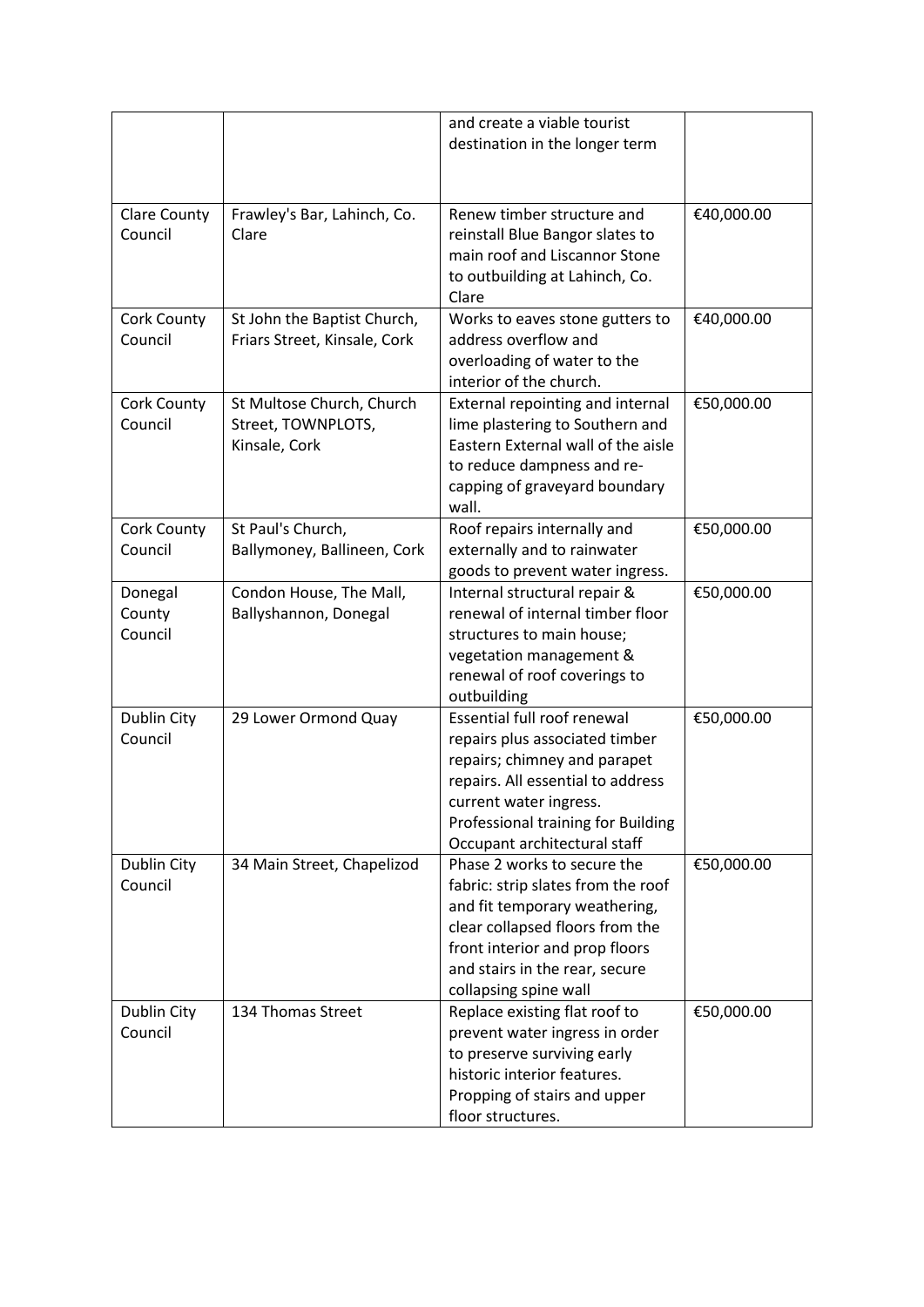| Sweetman's avenue,<br>corridor roof on west side of<br>Laoghaire-<br>Rathdown<br><b>Blackrock</b><br>chapel<br>County<br>Local refixing of slipped slates<br>Council<br>on chapel roof<br>Repairs to cast iron gutters and<br>downpipes on chapel, to include<br>replacement of cracked<br>rainwater goods with replica<br>cast iron fittings to match<br>Dún<br>€30,000.00<br>Ventour, 1 Corrig Avenue<br>Removal of existing cement<br>fibre tiles and bitumen flashings<br>Laoghaire-<br>from roof. Re-roof in natural<br>Rathdown<br>slate plus lead/copper flashings.<br>County<br>Council<br>All associated repair + upgrade<br>Dún<br>Mount Anville Glasshouse,<br>Vital repair works to the two<br>€32,848.00<br>gable walls of the historic<br>Laoghaire-<br>Mount Anville House,<br>Rathdown<br><b>Mount Anville Road</b><br>curvilinear wrought-iron<br>glasshouse. The works include<br>County<br>Council<br>re-setting of parapet coping<br>stones, re-pointing of brickwork<br>and repair of original joinery<br>Dún<br>Programme of external fabric<br>€25,000.00<br>Shankill Carnegie Library,<br>Laoghaire-<br>Library Road<br>repairs including essential roof<br>Rathdown<br>repairs, external joinery and<br>repairs to leaded timber<br>County<br>casement windows<br>Council<br><b>Fingal County</b><br>Lambay Castle; White<br>€50,000.00<br>Repair works to roof - local<br>Council<br>House; Harbour Cottages,<br>repairs<br>Lambay Island, Rush<br>Repairs to Lime renders -<br>Harbour sheds<br>Refurbishment of Cottage 4 -<br>Harbour cottages<br><b>Fingal County</b><br>St. Peter & Paul's Church,<br>Conservation & restoration of<br>€40,000.00<br>Council<br>the leaded window over the<br>Balbriggan<br>main entrance door. Damaged<br>glasses to be replaced, window<br>frame.<br>Galway City<br>Francis Cottage, Coolough,<br>Sistering of existing joints and<br>€14,140.00<br>repair of defects discovered<br>Council<br>Menlo<br>following thatching which took<br>place in 2021<br>Poor Clares Convent, Nun's<br>Repair roof of east wing, eastern<br>€41,723.00<br><b>Galway City</b><br>Council<br>half of south slope and central<br>Island<br>pediment of the 3-storey<br>convent building<br>€35,000.00<br>Essential repairs to the roof and<br>Galway<br>Kilcornan House Farmyard | Dún    | Blackrock Hospice,     | Renewal of lead finish of     | €50,000.00 |
|----------------------------------------------------------------------------------------------------------------------------------------------------------------------------------------------------------------------------------------------------------------------------------------------------------------------------------------------------------------------------------------------------------------------------------------------------------------------------------------------------------------------------------------------------------------------------------------------------------------------------------------------------------------------------------------------------------------------------------------------------------------------------------------------------------------------------------------------------------------------------------------------------------------------------------------------------------------------------------------------------------------------------------------------------------------------------------------------------------------------------------------------------------------------------------------------------------------------------------------------------------------------------------------------------------------------------------------------------------------------------------------------------------------------------------------------------------------------------------------------------------------------------------------------------------------------------------------------------------------------------------------------------------------------------------------------------------------------------------------------------------------------------------------------------------------------------------------------------------------------------------------------------------------------------------------------------------------------------------------------------------------------------------------------------------------------------------------------------------------------------------------------------------------------------------------------------------------------------------------------------------------------------------------------------------------------------------|--------|------------------------|-------------------------------|------------|
|                                                                                                                                                                                                                                                                                                                                                                                                                                                                                                                                                                                                                                                                                                                                                                                                                                                                                                                                                                                                                                                                                                                                                                                                                                                                                                                                                                                                                                                                                                                                                                                                                                                                                                                                                                                                                                                                                                                                                                                                                                                                                                                                                                                                                                                                                                                                  |        |                        |                               |            |
|                                                                                                                                                                                                                                                                                                                                                                                                                                                                                                                                                                                                                                                                                                                                                                                                                                                                                                                                                                                                                                                                                                                                                                                                                                                                                                                                                                                                                                                                                                                                                                                                                                                                                                                                                                                                                                                                                                                                                                                                                                                                                                                                                                                                                                                                                                                                  |        |                        |                               |            |
|                                                                                                                                                                                                                                                                                                                                                                                                                                                                                                                                                                                                                                                                                                                                                                                                                                                                                                                                                                                                                                                                                                                                                                                                                                                                                                                                                                                                                                                                                                                                                                                                                                                                                                                                                                                                                                                                                                                                                                                                                                                                                                                                                                                                                                                                                                                                  |        |                        |                               |            |
|                                                                                                                                                                                                                                                                                                                                                                                                                                                                                                                                                                                                                                                                                                                                                                                                                                                                                                                                                                                                                                                                                                                                                                                                                                                                                                                                                                                                                                                                                                                                                                                                                                                                                                                                                                                                                                                                                                                                                                                                                                                                                                                                                                                                                                                                                                                                  |        |                        |                               |            |
|                                                                                                                                                                                                                                                                                                                                                                                                                                                                                                                                                                                                                                                                                                                                                                                                                                                                                                                                                                                                                                                                                                                                                                                                                                                                                                                                                                                                                                                                                                                                                                                                                                                                                                                                                                                                                                                                                                                                                                                                                                                                                                                                                                                                                                                                                                                                  |        |                        |                               |            |
|                                                                                                                                                                                                                                                                                                                                                                                                                                                                                                                                                                                                                                                                                                                                                                                                                                                                                                                                                                                                                                                                                                                                                                                                                                                                                                                                                                                                                                                                                                                                                                                                                                                                                                                                                                                                                                                                                                                                                                                                                                                                                                                                                                                                                                                                                                                                  |        |                        |                               |            |
|                                                                                                                                                                                                                                                                                                                                                                                                                                                                                                                                                                                                                                                                                                                                                                                                                                                                                                                                                                                                                                                                                                                                                                                                                                                                                                                                                                                                                                                                                                                                                                                                                                                                                                                                                                                                                                                                                                                                                                                                                                                                                                                                                                                                                                                                                                                                  |        |                        |                               |            |
|                                                                                                                                                                                                                                                                                                                                                                                                                                                                                                                                                                                                                                                                                                                                                                                                                                                                                                                                                                                                                                                                                                                                                                                                                                                                                                                                                                                                                                                                                                                                                                                                                                                                                                                                                                                                                                                                                                                                                                                                                                                                                                                                                                                                                                                                                                                                  |        |                        |                               |            |
|                                                                                                                                                                                                                                                                                                                                                                                                                                                                                                                                                                                                                                                                                                                                                                                                                                                                                                                                                                                                                                                                                                                                                                                                                                                                                                                                                                                                                                                                                                                                                                                                                                                                                                                                                                                                                                                                                                                                                                                                                                                                                                                                                                                                                                                                                                                                  |        |                        |                               |            |
|                                                                                                                                                                                                                                                                                                                                                                                                                                                                                                                                                                                                                                                                                                                                                                                                                                                                                                                                                                                                                                                                                                                                                                                                                                                                                                                                                                                                                                                                                                                                                                                                                                                                                                                                                                                                                                                                                                                                                                                                                                                                                                                                                                                                                                                                                                                                  |        |                        |                               |            |
|                                                                                                                                                                                                                                                                                                                                                                                                                                                                                                                                                                                                                                                                                                                                                                                                                                                                                                                                                                                                                                                                                                                                                                                                                                                                                                                                                                                                                                                                                                                                                                                                                                                                                                                                                                                                                                                                                                                                                                                                                                                                                                                                                                                                                                                                                                                                  |        |                        |                               |            |
|                                                                                                                                                                                                                                                                                                                                                                                                                                                                                                                                                                                                                                                                                                                                                                                                                                                                                                                                                                                                                                                                                                                                                                                                                                                                                                                                                                                                                                                                                                                                                                                                                                                                                                                                                                                                                                                                                                                                                                                                                                                                                                                                                                                                                                                                                                                                  |        |                        |                               |            |
|                                                                                                                                                                                                                                                                                                                                                                                                                                                                                                                                                                                                                                                                                                                                                                                                                                                                                                                                                                                                                                                                                                                                                                                                                                                                                                                                                                                                                                                                                                                                                                                                                                                                                                                                                                                                                                                                                                                                                                                                                                                                                                                                                                                                                                                                                                                                  |        |                        |                               |            |
|                                                                                                                                                                                                                                                                                                                                                                                                                                                                                                                                                                                                                                                                                                                                                                                                                                                                                                                                                                                                                                                                                                                                                                                                                                                                                                                                                                                                                                                                                                                                                                                                                                                                                                                                                                                                                                                                                                                                                                                                                                                                                                                                                                                                                                                                                                                                  |        |                        |                               |            |
|                                                                                                                                                                                                                                                                                                                                                                                                                                                                                                                                                                                                                                                                                                                                                                                                                                                                                                                                                                                                                                                                                                                                                                                                                                                                                                                                                                                                                                                                                                                                                                                                                                                                                                                                                                                                                                                                                                                                                                                                                                                                                                                                                                                                                                                                                                                                  |        |                        |                               |            |
|                                                                                                                                                                                                                                                                                                                                                                                                                                                                                                                                                                                                                                                                                                                                                                                                                                                                                                                                                                                                                                                                                                                                                                                                                                                                                                                                                                                                                                                                                                                                                                                                                                                                                                                                                                                                                                                                                                                                                                                                                                                                                                                                                                                                                                                                                                                                  |        |                        |                               |            |
|                                                                                                                                                                                                                                                                                                                                                                                                                                                                                                                                                                                                                                                                                                                                                                                                                                                                                                                                                                                                                                                                                                                                                                                                                                                                                                                                                                                                                                                                                                                                                                                                                                                                                                                                                                                                                                                                                                                                                                                                                                                                                                                                                                                                                                                                                                                                  |        |                        |                               |            |
|                                                                                                                                                                                                                                                                                                                                                                                                                                                                                                                                                                                                                                                                                                                                                                                                                                                                                                                                                                                                                                                                                                                                                                                                                                                                                                                                                                                                                                                                                                                                                                                                                                                                                                                                                                                                                                                                                                                                                                                                                                                                                                                                                                                                                                                                                                                                  |        |                        |                               |            |
|                                                                                                                                                                                                                                                                                                                                                                                                                                                                                                                                                                                                                                                                                                                                                                                                                                                                                                                                                                                                                                                                                                                                                                                                                                                                                                                                                                                                                                                                                                                                                                                                                                                                                                                                                                                                                                                                                                                                                                                                                                                                                                                                                                                                                                                                                                                                  |        |                        |                               |            |
|                                                                                                                                                                                                                                                                                                                                                                                                                                                                                                                                                                                                                                                                                                                                                                                                                                                                                                                                                                                                                                                                                                                                                                                                                                                                                                                                                                                                                                                                                                                                                                                                                                                                                                                                                                                                                                                                                                                                                                                                                                                                                                                                                                                                                                                                                                                                  |        |                        |                               |            |
|                                                                                                                                                                                                                                                                                                                                                                                                                                                                                                                                                                                                                                                                                                                                                                                                                                                                                                                                                                                                                                                                                                                                                                                                                                                                                                                                                                                                                                                                                                                                                                                                                                                                                                                                                                                                                                                                                                                                                                                                                                                                                                                                                                                                                                                                                                                                  |        |                        |                               |            |
|                                                                                                                                                                                                                                                                                                                                                                                                                                                                                                                                                                                                                                                                                                                                                                                                                                                                                                                                                                                                                                                                                                                                                                                                                                                                                                                                                                                                                                                                                                                                                                                                                                                                                                                                                                                                                                                                                                                                                                                                                                                                                                                                                                                                                                                                                                                                  |        |                        |                               |            |
|                                                                                                                                                                                                                                                                                                                                                                                                                                                                                                                                                                                                                                                                                                                                                                                                                                                                                                                                                                                                                                                                                                                                                                                                                                                                                                                                                                                                                                                                                                                                                                                                                                                                                                                                                                                                                                                                                                                                                                                                                                                                                                                                                                                                                                                                                                                                  |        |                        |                               |            |
|                                                                                                                                                                                                                                                                                                                                                                                                                                                                                                                                                                                                                                                                                                                                                                                                                                                                                                                                                                                                                                                                                                                                                                                                                                                                                                                                                                                                                                                                                                                                                                                                                                                                                                                                                                                                                                                                                                                                                                                                                                                                                                                                                                                                                                                                                                                                  |        |                        |                               |            |
|                                                                                                                                                                                                                                                                                                                                                                                                                                                                                                                                                                                                                                                                                                                                                                                                                                                                                                                                                                                                                                                                                                                                                                                                                                                                                                                                                                                                                                                                                                                                                                                                                                                                                                                                                                                                                                                                                                                                                                                                                                                                                                                                                                                                                                                                                                                                  |        |                        |                               |            |
|                                                                                                                                                                                                                                                                                                                                                                                                                                                                                                                                                                                                                                                                                                                                                                                                                                                                                                                                                                                                                                                                                                                                                                                                                                                                                                                                                                                                                                                                                                                                                                                                                                                                                                                                                                                                                                                                                                                                                                                                                                                                                                                                                                                                                                                                                                                                  |        |                        |                               |            |
|                                                                                                                                                                                                                                                                                                                                                                                                                                                                                                                                                                                                                                                                                                                                                                                                                                                                                                                                                                                                                                                                                                                                                                                                                                                                                                                                                                                                                                                                                                                                                                                                                                                                                                                                                                                                                                                                                                                                                                                                                                                                                                                                                                                                                                                                                                                                  |        |                        |                               |            |
|                                                                                                                                                                                                                                                                                                                                                                                                                                                                                                                                                                                                                                                                                                                                                                                                                                                                                                                                                                                                                                                                                                                                                                                                                                                                                                                                                                                                                                                                                                                                                                                                                                                                                                                                                                                                                                                                                                                                                                                                                                                                                                                                                                                                                                                                                                                                  |        |                        |                               |            |
|                                                                                                                                                                                                                                                                                                                                                                                                                                                                                                                                                                                                                                                                                                                                                                                                                                                                                                                                                                                                                                                                                                                                                                                                                                                                                                                                                                                                                                                                                                                                                                                                                                                                                                                                                                                                                                                                                                                                                                                                                                                                                                                                                                                                                                                                                                                                  |        |                        |                               |            |
|                                                                                                                                                                                                                                                                                                                                                                                                                                                                                                                                                                                                                                                                                                                                                                                                                                                                                                                                                                                                                                                                                                                                                                                                                                                                                                                                                                                                                                                                                                                                                                                                                                                                                                                                                                                                                                                                                                                                                                                                                                                                                                                                                                                                                                                                                                                                  |        |                        |                               |            |
|                                                                                                                                                                                                                                                                                                                                                                                                                                                                                                                                                                                                                                                                                                                                                                                                                                                                                                                                                                                                                                                                                                                                                                                                                                                                                                                                                                                                                                                                                                                                                                                                                                                                                                                                                                                                                                                                                                                                                                                                                                                                                                                                                                                                                                                                                                                                  |        |                        |                               |            |
|                                                                                                                                                                                                                                                                                                                                                                                                                                                                                                                                                                                                                                                                                                                                                                                                                                                                                                                                                                                                                                                                                                                                                                                                                                                                                                                                                                                                                                                                                                                                                                                                                                                                                                                                                                                                                                                                                                                                                                                                                                                                                                                                                                                                                                                                                                                                  |        |                        |                               |            |
|                                                                                                                                                                                                                                                                                                                                                                                                                                                                                                                                                                                                                                                                                                                                                                                                                                                                                                                                                                                                                                                                                                                                                                                                                                                                                                                                                                                                                                                                                                                                                                                                                                                                                                                                                                                                                                                                                                                                                                                                                                                                                                                                                                                                                                                                                                                                  |        |                        |                               |            |
|                                                                                                                                                                                                                                                                                                                                                                                                                                                                                                                                                                                                                                                                                                                                                                                                                                                                                                                                                                                                                                                                                                                                                                                                                                                                                                                                                                                                                                                                                                                                                                                                                                                                                                                                                                                                                                                                                                                                                                                                                                                                                                                                                                                                                                                                                                                                  |        |                        |                               |            |
|                                                                                                                                                                                                                                                                                                                                                                                                                                                                                                                                                                                                                                                                                                                                                                                                                                                                                                                                                                                                                                                                                                                                                                                                                                                                                                                                                                                                                                                                                                                                                                                                                                                                                                                                                                                                                                                                                                                                                                                                                                                                                                                                                                                                                                                                                                                                  |        |                        |                               |            |
|                                                                                                                                                                                                                                                                                                                                                                                                                                                                                                                                                                                                                                                                                                                                                                                                                                                                                                                                                                                                                                                                                                                                                                                                                                                                                                                                                                                                                                                                                                                                                                                                                                                                                                                                                                                                                                                                                                                                                                                                                                                                                                                                                                                                                                                                                                                                  |        |                        |                               |            |
|                                                                                                                                                                                                                                                                                                                                                                                                                                                                                                                                                                                                                                                                                                                                                                                                                                                                                                                                                                                                                                                                                                                                                                                                                                                                                                                                                                                                                                                                                                                                                                                                                                                                                                                                                                                                                                                                                                                                                                                                                                                                                                                                                                                                                                                                                                                                  |        |                        |                               |            |
|                                                                                                                                                                                                                                                                                                                                                                                                                                                                                                                                                                                                                                                                                                                                                                                                                                                                                                                                                                                                                                                                                                                                                                                                                                                                                                                                                                                                                                                                                                                                                                                                                                                                                                                                                                                                                                                                                                                                                                                                                                                                                                                                                                                                                                                                                                                                  |        |                        |                               |            |
|                                                                                                                                                                                                                                                                                                                                                                                                                                                                                                                                                                                                                                                                                                                                                                                                                                                                                                                                                                                                                                                                                                                                                                                                                                                                                                                                                                                                                                                                                                                                                                                                                                                                                                                                                                                                                                                                                                                                                                                                                                                                                                                                                                                                                                                                                                                                  |        |                        |                               |            |
|                                                                                                                                                                                                                                                                                                                                                                                                                                                                                                                                                                                                                                                                                                                                                                                                                                                                                                                                                                                                                                                                                                                                                                                                                                                                                                                                                                                                                                                                                                                                                                                                                                                                                                                                                                                                                                                                                                                                                                                                                                                                                                                                                                                                                                                                                                                                  |        |                        |                               |            |
|                                                                                                                                                                                                                                                                                                                                                                                                                                                                                                                                                                                                                                                                                                                                                                                                                                                                                                                                                                                                                                                                                                                                                                                                                                                                                                                                                                                                                                                                                                                                                                                                                                                                                                                                                                                                                                                                                                                                                                                                                                                                                                                                                                                                                                                                                                                                  |        |                        |                               |            |
|                                                                                                                                                                                                                                                                                                                                                                                                                                                                                                                                                                                                                                                                                                                                                                                                                                                                                                                                                                                                                                                                                                                                                                                                                                                                                                                                                                                                                                                                                                                                                                                                                                                                                                                                                                                                                                                                                                                                                                                                                                                                                                                                                                                                                                                                                                                                  |        |                        |                               |            |
|                                                                                                                                                                                                                                                                                                                                                                                                                                                                                                                                                                                                                                                                                                                                                                                                                                                                                                                                                                                                                                                                                                                                                                                                                                                                                                                                                                                                                                                                                                                                                                                                                                                                                                                                                                                                                                                                                                                                                                                                                                                                                                                                                                                                                                                                                                                                  |        |                        |                               |            |
|                                                                                                                                                                                                                                                                                                                                                                                                                                                                                                                                                                                                                                                                                                                                                                                                                                                                                                                                                                                                                                                                                                                                                                                                                                                                                                                                                                                                                                                                                                                                                                                                                                                                                                                                                                                                                                                                                                                                                                                                                                                                                                                                                                                                                                                                                                                                  |        |                        |                               |            |
|                                                                                                                                                                                                                                                                                                                                                                                                                                                                                                                                                                                                                                                                                                                                                                                                                                                                                                                                                                                                                                                                                                                                                                                                                                                                                                                                                                                                                                                                                                                                                                                                                                                                                                                                                                                                                                                                                                                                                                                                                                                                                                                                                                                                                                                                                                                                  |        |                        |                               |            |
|                                                                                                                                                                                                                                                                                                                                                                                                                                                                                                                                                                                                                                                                                                                                                                                                                                                                                                                                                                                                                                                                                                                                                                                                                                                                                                                                                                                                                                                                                                                                                                                                                                                                                                                                                                                                                                                                                                                                                                                                                                                                                                                                                                                                                                                                                                                                  | County | Coach House, Kilcornan | other minor capital works for |            |
| the refurbishment and<br>Council<br>Demense, Clarinbridge                                                                                                                                                                                                                                                                                                                                                                                                                                                                                                                                                                                                                                                                                                                                                                                                                                                                                                                                                                                                                                                                                                                                                                                                                                                                                                                                                                                                                                                                                                                                                                                                                                                                                                                                                                                                                                                                                                                                                                                                                                                                                                                                                                                                                                                                        |        |                        |                               |            |
| conservation of farmyard coach                                                                                                                                                                                                                                                                                                                                                                                                                                                                                                                                                                                                                                                                                                                                                                                                                                                                                                                                                                                                                                                                                                                                                                                                                                                                                                                                                                                                                                                                                                                                                                                                                                                                                                                                                                                                                                                                                                                                                                                                                                                                                                                                                                                                                                                                                                   |        |                        |                               |            |
| house to maintain it in full use                                                                                                                                                                                                                                                                                                                                                                                                                                                                                                                                                                                                                                                                                                                                                                                                                                                                                                                                                                                                                                                                                                                                                                                                                                                                                                                                                                                                                                                                                                                                                                                                                                                                                                                                                                                                                                                                                                                                                                                                                                                                                                                                                                                                                                                                                                 |        |                        |                               |            |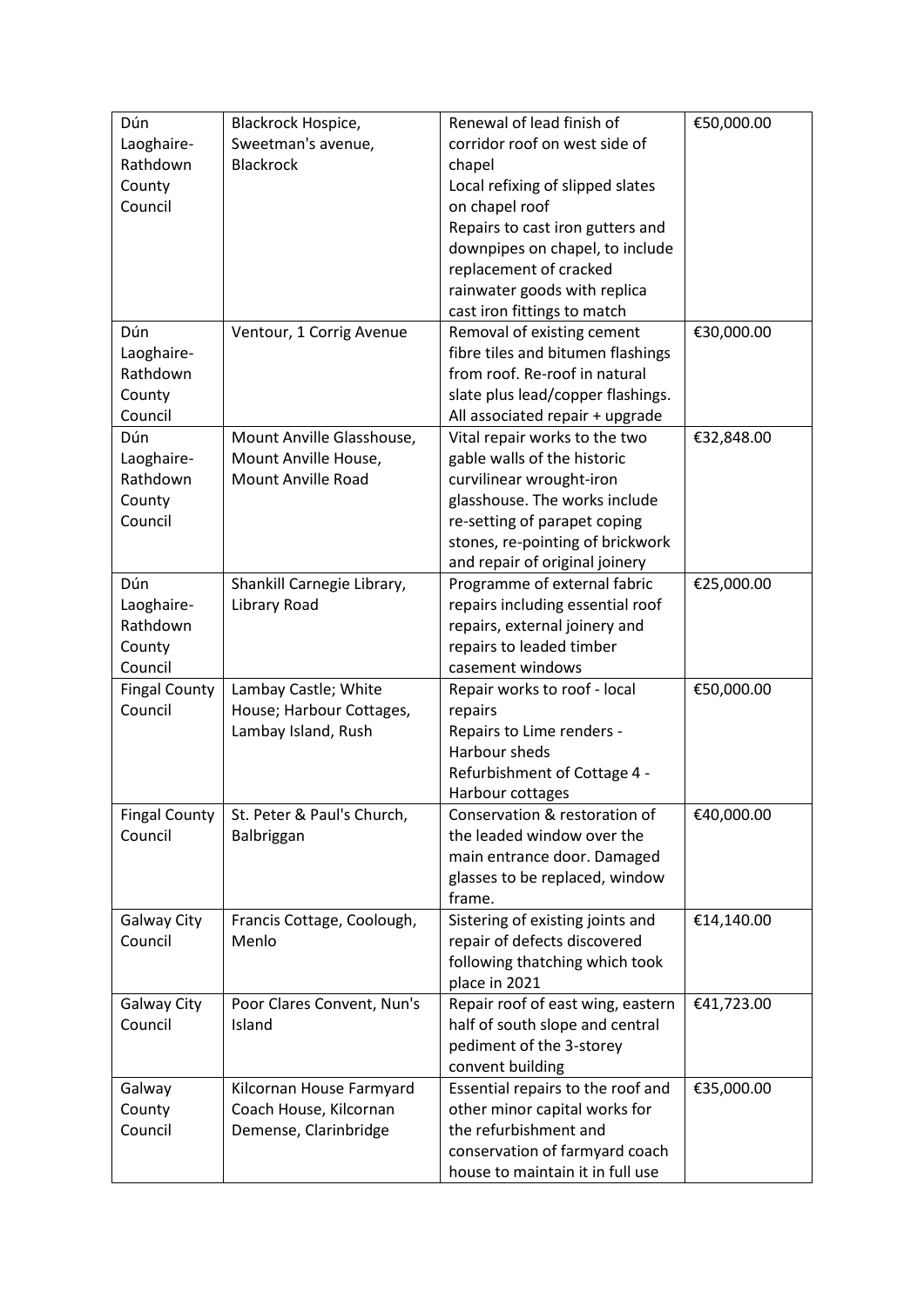| Galway              | Neo Gothic Church,           | Repair/replacement of cast iron    | €35,000.00 |
|---------------------|------------------------------|------------------------------------|------------|
| County              | Kylemore Abbey,              | gutters/downpipes                  |            |
| Council             | Connemara                    | Removal/repair gargoyles to        |            |
|                     |                              | address water leakage and refit    |            |
|                     |                              | gargoyles                          |            |
|                     |                              | Provide new storm-proof access     |            |
|                     |                              | hatch                              |            |
| Galway              | St Peter & Paul's Church,    | Urgent necessary repairs and       | €35,000.00 |
| County              | Ballymacward, Ballinasloe    | restoration of five large stain    |            |
| Council             |                              | glass panels within large tracery  |            |
|                     |                              | altar window                       |            |
| <b>Kerry County</b> | Old Lifeboat Station,        | Replacement of slate roof          | €50,000.00 |
| Council             | Knightstown, Valentia Island | destroyed in recent storm,         |            |
|                     |                              | repairs to front edifice,          |            |
|                     |                              | replacement of roof timbers as     |            |
|                     |                              | necessary, ancillary works,        |            |
|                     |                              | training element to be             |            |
|                     |                              | facilitated                        |            |
| Kildare             | Abbeylands House,            | Full restoration on windows/       | €50,000.00 |
| County              | Abbeylands, Clane            | and internal shutter boxes and     |            |
| Council             |                              | panelling to include the           |            |
|                     |                              | stripping of paint/repair          |            |
|                     |                              | defective timber with reclaimed    |            |
|                     |                              | pitch pine, replace broken glass   |            |
|                     |                              | with matching heritage glass       |            |
|                     |                              | draught-proofing, repair.          |            |
|                     |                              | Reinstatement of internal          |            |
|                     |                              | staircase, missing balustrads and  |            |
|                     |                              | handrail                           |            |
| Kildare             | St David's Castle, Main      | Structural repair of window        | €50,000.00 |
| County              | Street North, Church Lane,   | heads and reveals to openings      |            |
| Council             | <b>Naas</b>                  | Localise repair and infilling of   |            |
|                     |                              | masonry walls                      |            |
| Kilkenny            | Kells House, Kells           | Strip slates from roof, repair     | €38,000.00 |
| County              |                              | timber structure, repair           |            |
| Council             |                              | chimnets, reline valleys, felt and |            |
|                     |                              | batten, re-slate with original     |            |
|                     |                              | slates. Reinstate guttering        |            |
| Kilkenny            | Old Ennisnag Bridge,         | Stabilisation of arch rings and    | €50,000.00 |
| County              | Ennisnag                     | barrel, parapet, cutwaters, and    |            |
| Council             |                              | spandrel of historic bridge.       |            |
| Kilkenny            | St Canice's Cathedral &      | Installation of new lightning      | €27,820.00 |
| County              | Round Tower, Church Lane     | protection system to protect a     |            |
| Council             |                              | nationally important cathedral     |            |
|                     |                              | and round tower from lightning     |            |
|                     |                              | strike, structural damage and      |            |
|                     |                              | fire.                              |            |
| Laois County        | Abbeyleix Old Church,        | Installation of french drain to    | €50,000.00 |
| Council             | Abbeyleix                    | east and north sides of church,    |            |
|                     |                              | external render, internal          |            |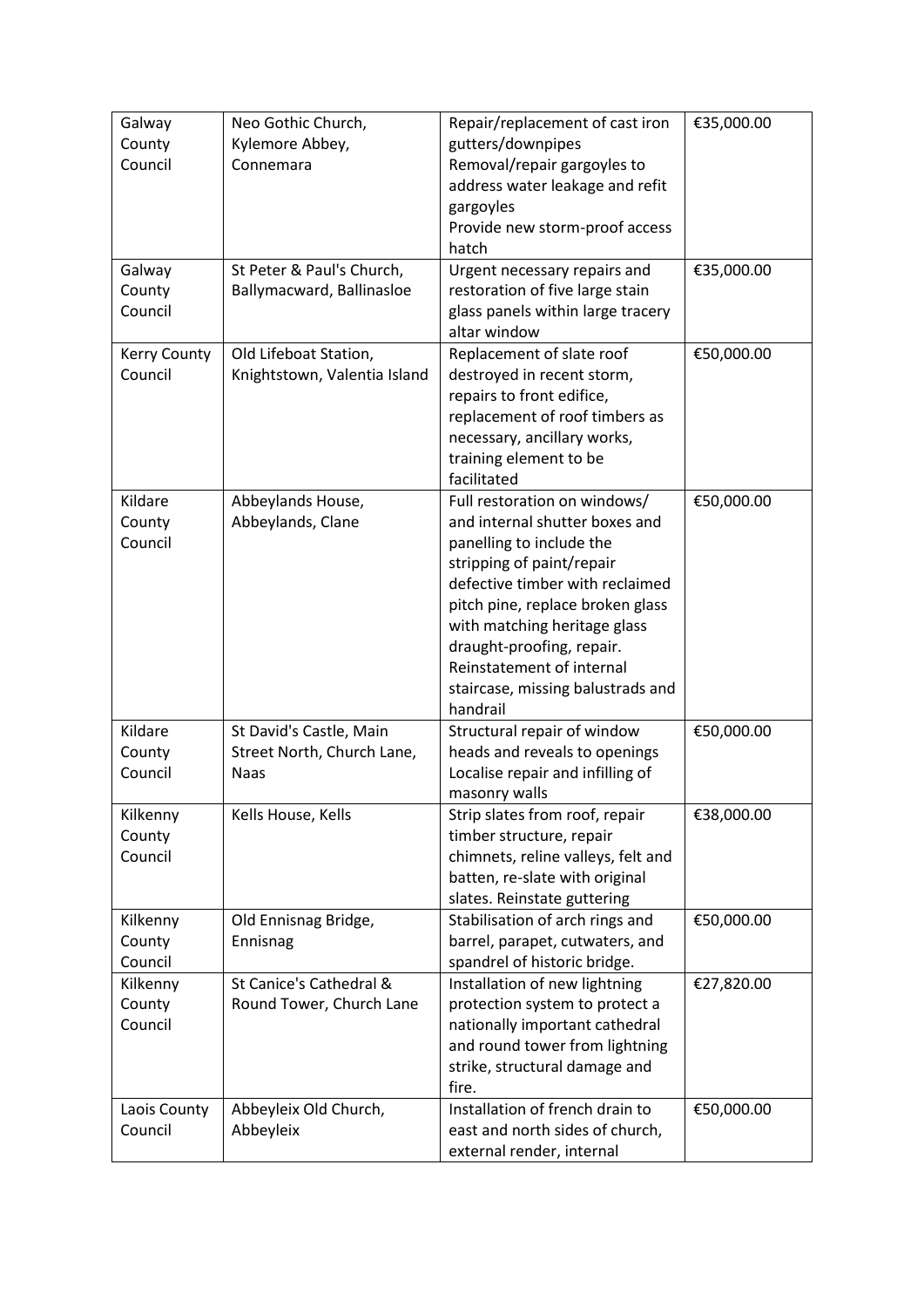|                                      |                                                             | plastering and repair of marble<br>cladding in sanctuary                                                                                                                                                                       |            |
|--------------------------------------|-------------------------------------------------------------|--------------------------------------------------------------------------------------------------------------------------------------------------------------------------------------------------------------------------------|------------|
| Laois County<br>Council              | Cuffsborough House,<br><b>Ballacolla</b>                    | Refurbishment of all windows in<br>the house, repairs to sashes,<br>styles and joints. Glass<br>replacement, reputtying and<br>repainting. Re-use of existing<br>and replacement of hardware<br>installation of weather seals. | €44,590.00 |
| Laois County<br>Council              | Midland House, 27 Main<br>Street, Portlaoise                | Repairs to windows and repairs<br>and painting to façade                                                                                                                                                                       | €20,000.00 |
| Limerick City<br>& County<br>Council | Limerick Treaty Stone,<br>Clancy's Strand, Limerick<br>City | <b>Essential repair and</b><br>conservation works to the<br>Treaty Stone pedestal, to secure<br>the long-term integrity and<br>safety of the national<br>monument sitting in Limerick<br>City's public realm                   | €47,263.00 |
| Limerick City<br>& County<br>Council | Ballyvorneen Outbuildings,<br>Caherline, Caherconlish       | Removal of all the existing<br>slates. Erect scaffolding. Salvage<br>existing roof timbers where<br>possible. Repoint chimney<br>stacks. Reinstall slates. Reinstall<br>gutters. Stabilize existing<br>windows.                | €25,000.00 |
| Longford<br>County<br>Council        | Oldtown House, Ardagh                                       | <b>Essential repairs and repointing</b><br>to chimneys, repairs of decaying<br>roof timbers and eaves.<br>Removal of cementitious mortar<br>to side elevation. Repair of<br>tripartite sash window to<br>basement              | €25,000.00 |
| Louth County<br>Council              | Carrickadooan Thatch,<br>Carrickadooan, Louth Vilalge       | Rethatching of roof.                                                                                                                                                                                                           | €36,000.00 |
| Louth County<br>Council              | Louth Co. Archives, Old<br>Gaol, Ardee Road, Dundalk        | Internal repairs to south gale<br>wall: removal of unsuitable<br>modern materials, replacement<br>with traditional materials, and<br>repairs to roof timbers set into<br>gable (purlins, wall-plates)                          | €18,000.00 |
| Louth County<br>Council              | St Joseph's Church, St<br>Alphonsus Road, Dundalk           | Replacement of badly corroded<br>steel structure supporting the<br>19nr bells in the church tower<br>and refurbishment of the bells<br>for preservation                                                                        | €40,000.00 |
| Mayo County<br>Council               | Conlon's House, Abbey<br>Street, Ardnaree, Ballina          | Restoration of all original<br>Georgian fenestration front<br>doorcase and fanlight, using<br>traditional skills and methods,<br>employing local craftspeople                                                                  | €15,000.00 |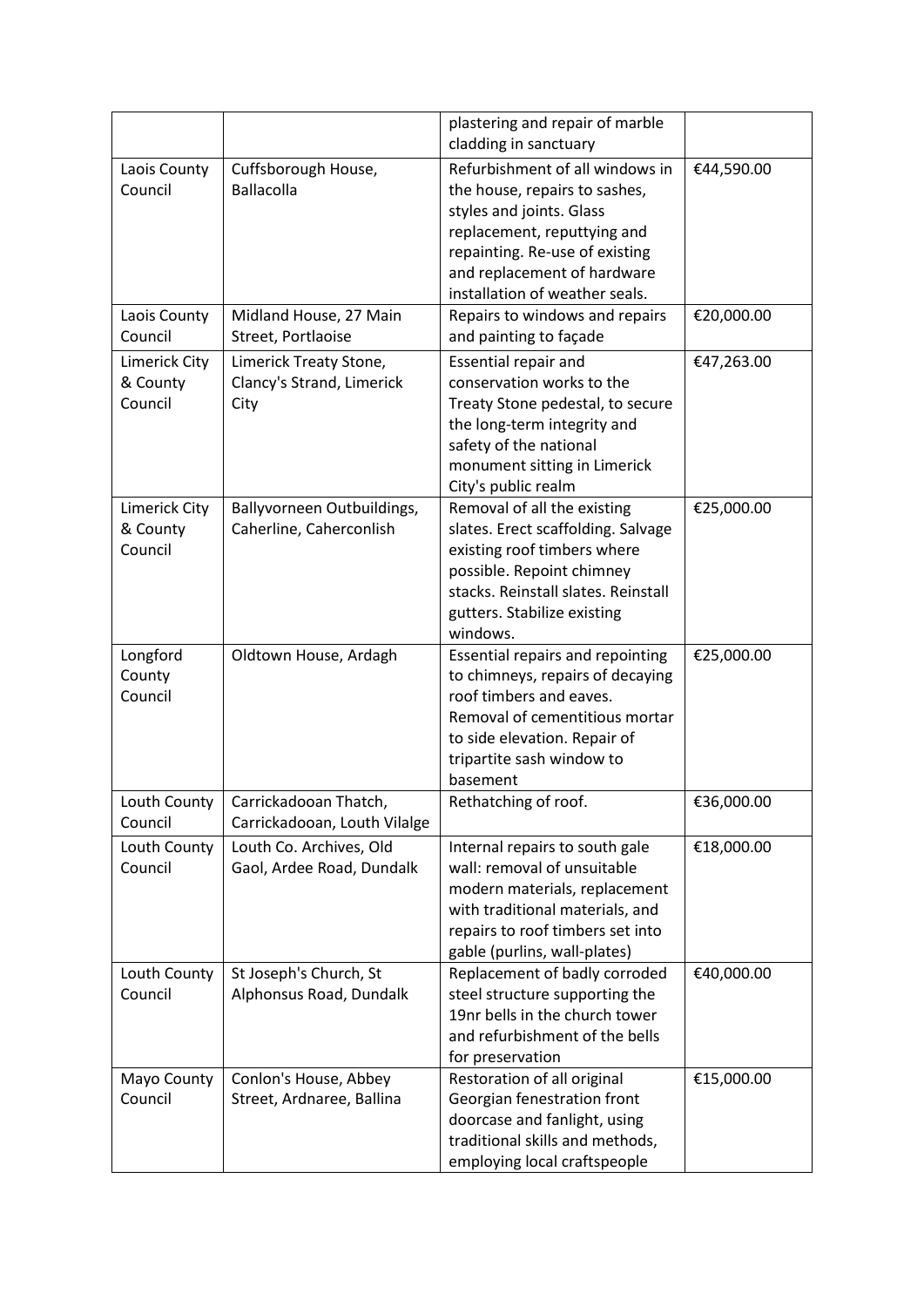|                                   |                                                                                                  | and apprentices, to enable skill<br>transfer                                                                                                                                                                                             |            |
|-----------------------------------|--------------------------------------------------------------------------------------------------|------------------------------------------------------------------------------------------------------------------------------------------------------------------------------------------------------------------------------------------|------------|
| Meath<br>County<br>Council        | Cloncarneel House, Carnisle,<br>Kildalkey                                                        | Phase 1: Essential urgent roof<br>works. Strip valley and add<br>membrane to stop further water<br>ingress.<br>Phase 2: Roof replacement<br>including structural works,<br>removal, timberwork, leadwork,<br>slating and ancillary works | €40,256.00 |
| Meath<br>County<br>Council        | Duleek House, Abbeylands,<br><b>Duleek</b>                                                       | Emergency repairs to the roof<br>and structure of Duleek House                                                                                                                                                                           | €35,000.00 |
| Meath<br>County<br>Council        | Talbot Castle, St Mary's<br>Abbey, Abbey Lane, Trim                                              | Conservation and Stabilising of<br>the roof and upper floors of the<br>15th Century Talbot Castle, a<br>private residence, for essential<br>repairs which are hoped to<br>improve the energy efficiency of<br>the structure.             | €50,000.00 |
| Monaghan<br>County<br>Council     | Holy Trinity Church, Carson,<br>Dartery, Rockcorry                                               | Refurbishment and essential<br>repairs to the windows.                                                                                                                                                                                   | €20,000.00 |
| Offaly<br>County<br>Council       | Cloneyhurke House,<br>Cloneyhurke, Portarlington                                                 | Render repair works<br>Repair to existing entrance steps<br>and arched entrance<br>Reinstatement of sliding sash<br>windows<br>Repair of external and internal<br>doors                                                                  | €38,000.00 |
| Offaly<br>County<br>Council       | Lowland House, Fancroft,<br>Roscrea                                                              | The repair and refurbishment<br>works to the original window<br>and door assemblies                                                                                                                                                      | €38,000.00 |
| Offaly<br>County<br>Council       | Tullamore Former Gaol,<br>Kilcruttin Business Park,<br>Spollanstown, Cormac<br>Street, Tullamore | Follow on from works last year<br>& complete works to railing<br>outside former gaol. Repair and<br>restore remaining 25 metres of<br>railings along the gate.                                                                           | €25,000.00 |
| Sligo County<br>Council           | Graniamore Presbyterian<br>Church, Graniamore,<br>Ballymote                                      | Address all existing defects in<br>external envelope of the<br>building. Roof apex, rainwater<br>goods, windows and entrance<br>door                                                                                                     | €15,000.00 |
| South Dublin<br>County<br>Council | Peamount Healthcare CLG<br>C/O Michael Power                                                     | Repair and conservation of early<br>20th century corrugated iron<br>clad church. Improvements to<br>insulation and building services<br>for use as a meeting space                                                                       | €50,000.00 |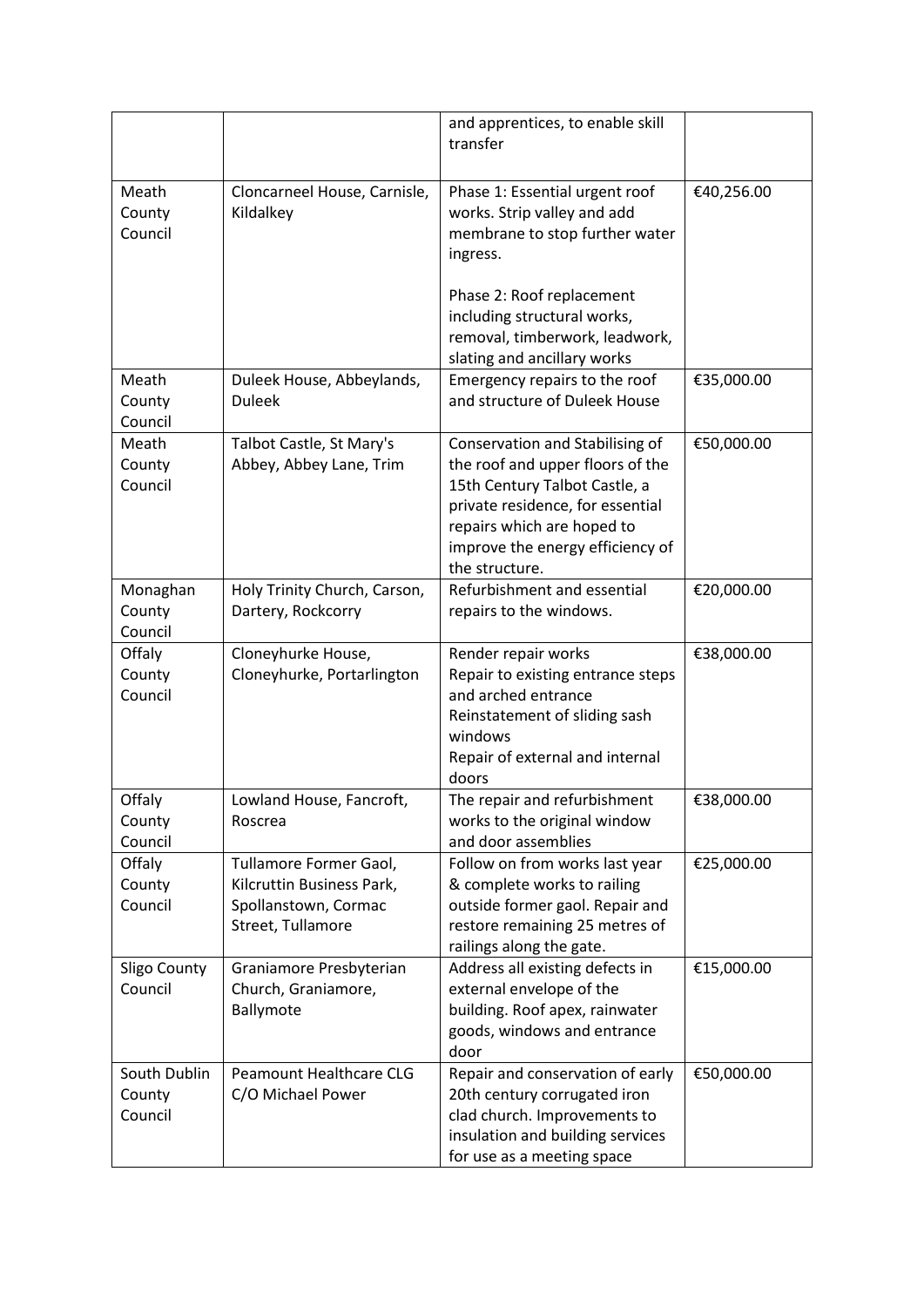| Tipperary | Corabella House, Corabella, | Repair/replacement of defective    | €39,250.00    |
|-----------|-----------------------------|------------------------------------|---------------|
| County    | Newcastle                   | windows, repair of weather         |               |
| Council   |                             | slating, internal plastering and   |               |
|           |                             | check source of water ingress at   |               |
|           |                             | failed plaster                     |               |
| Waterford | Curraghmore House,          | South roof & valleys: repair and   | €50,000.00    |
| City &    | Portlaw                     | replacement of slate & lead        |               |
| County    |                             | valleys, repair of 2 no. chimney   |               |
| Council   |                             | stacks. Second floor structural    |               |
|           |                             | works.                             |               |
| Waterford | Mount Melleray Abbey        | Address water ingress at west      | €50,000.00    |
| City &    |                             | side and stair tower of public     |               |
| County    |                             | chapel and east end of the         |               |
| Council   |                             | chancel. Contain a dry rot         |               |
|           |                             | outbreak in the chapter room       |               |
|           |                             | and hostel                         |               |
| Waterford | Spider Light, Passage East  | Essential remedial works to the    | €47,483.00    |
| City &    | Spit                        | Spider Light steel support         |               |
| County    |                             | structure to stabilise the         |               |
| Council   |                             | structure to prevent its collapse  |               |
|           |                             | and to arrest further              |               |
|           |                             | deterioration                      |               |
| Wicklow   | Weir Wall beside N81,       | Phase II repair and stabilising of | €25,000.00    |
| County    | Russborough, Blessington    | russborough weir wall to           |               |
| Council   |                             | facilitate pedestrian traffic      |               |
|           |                             | under N81, linking demesne         |               |
|           |                             | walkways with the extended         |               |
|           |                             | <b>Blessington Greenway</b>        |               |
| Wicklow   | St Matthews Church,         | Works to prevent water ingress     | €40,000.00    |
| County    | Newtownmountkennedy,        | at roof level and at East gable.   |               |
| Council   | Church Road, Mount          | Contractor to train junior         |               |
|           | Kennedy Demesne             | personnel                          |               |
|           |                             |                                    | €2,200,128.00 |

## **Stream 2 Awards**

| Local<br>Authority/            | Site Name,<br><b>Address</b>                                              | Short description of<br>works                                                                                                                                           | Proposed<br><b>Grant 2022</b> | Proposed<br><b>Grant 2023</b> |
|--------------------------------|---------------------------------------------------------------------------|-------------------------------------------------------------------------------------------------------------------------------------------------------------------------|-------------------------------|-------------------------------|
| Organisation                   |                                                                           |                                                                                                                                                                         |                               |                               |
| <b>Clare County</b><br>Council | St Flannan's<br>Church of Ireland<br>Cathedral, Royal<br>Parade, Killaloe | Significant re-slating,<br>repairs to buttresses, re-<br>pointing of masonry etc.<br>to prevent serious<br>damage to historic fabric<br>and internal ornate<br>elements | €152,000.00                   |                               |
| Cork County<br>Council         | Bantry House,<br>Seafield, Bantry                                         | Urgent repair works to<br>the failing balustrading on<br>the parapets, and<br>localised roof repairs,<br>which currently pose a                                         | €200,000.00                   |                               |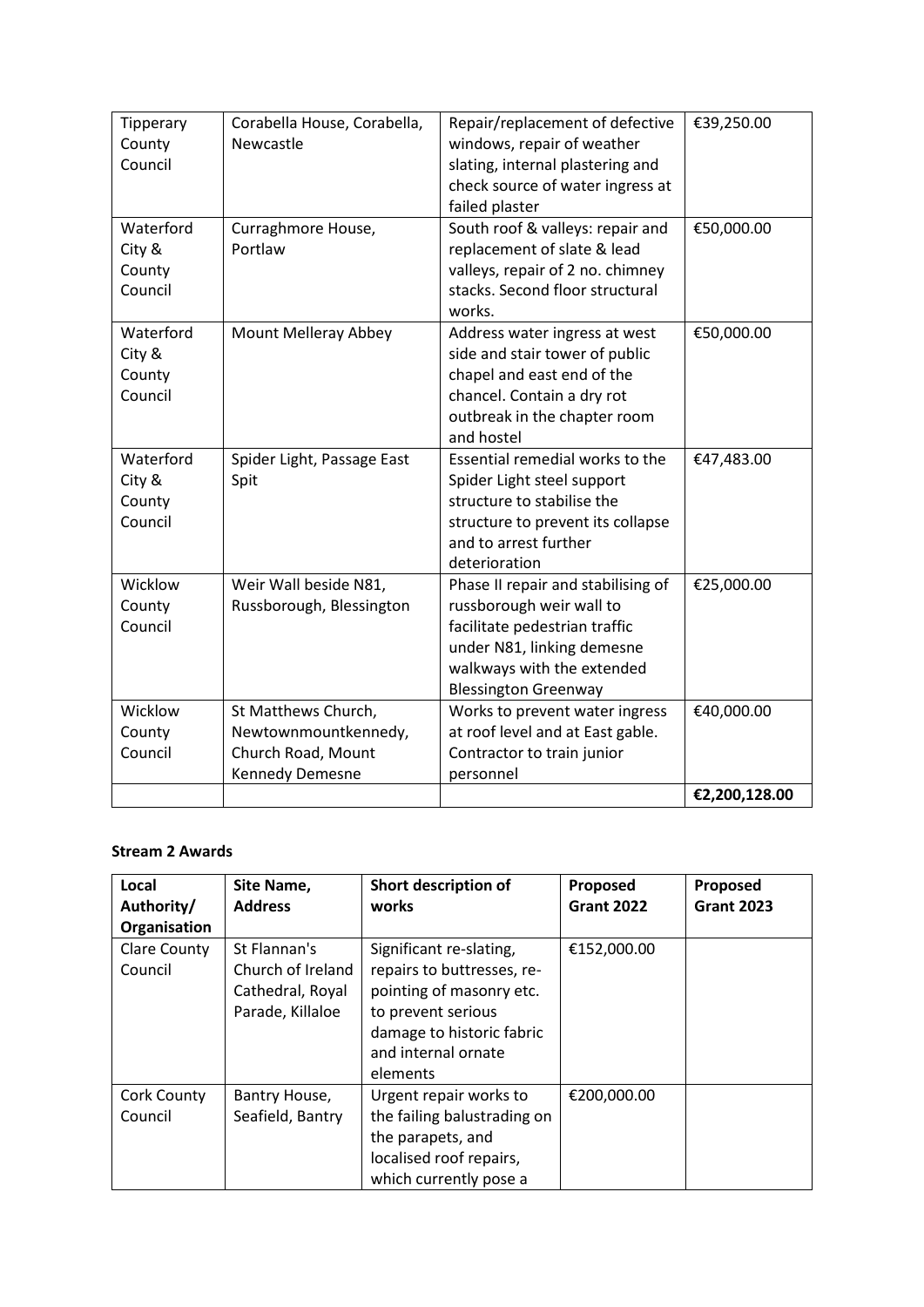|                               |                                                                                                          | public health and safety<br>risk                                                                                                                                                                                                                   |             |             |
|-------------------------------|----------------------------------------------------------------------------------------------------------|----------------------------------------------------------------------------------------------------------------------------------------------------------------------------------------------------------------------------------------------------|-------------|-------------|
| Cork County<br>Council        | Camden Fort<br>Meagher,<br>Camden Road,<br>Crosshaven                                                    | Install a waterproof<br>membrane and drainage<br>system over three<br>casemated rooms.<br>Training will be on<br>conservation standard<br>pointing of the brick and<br>stone as necessary                                                          | €80,000.00  | €80,000.00  |
| Dublin City<br>Council        | 20 Dominick<br><b>Street Lower</b>                                                                       | Roof repairs to prevent<br>water ingress,<br>safeguarding unique<br>hand-modelled interior<br>plasterwork. Inspection<br>and repairs to<br>plasterwork. Brickwork,<br>repairs/repointing to<br>front elevation. External<br>overhaul of 19 windows | €100,000.00 | €100,000.00 |
| Dublin City<br>Council        | 37 Thomas Court                                                                                          | Conservation and<br>refurbishment of vacant<br>historic building for use<br>as community centre for<br>the Saint Catherine's<br>Church                                                                                                             | €100,000.00 | €100,000.00 |
| Louth County<br>Council       | Foresters Hall,<br>Market Street,<br>Dundalk, Louth                                                      | Windows, rainwater<br>goods, exterior walls                                                                                                                                                                                                        | €76,196.00  |             |
| Mayo County<br>Council        | Pier at Quay<br>Street,<br>Belmullet, locally<br>known as<br>Knight's Pier,<br>Quay Street,<br>Belmullet | <b>Emergency conservation</b><br>works to pier by specialist<br>stone conservation<br>contractor under the<br>guidance of Conservation<br><b>Consultant Engineer</b><br><b>Garry Salter</b>                                                        | €92,000.00  |             |
| Monaghan<br>County<br>Council | Rossmore<br>Mausoleum,<br>Browns Wood,<br>Rossmore Park                                                  | Repairs to terracotta-tiled<br>roof, local repointing of<br>walls, repairs to door and<br>step, repointing of<br>interior brickwork, repairs<br>to floor tiles and ironwork                                                                        | €100,000.00 | €100,000.00 |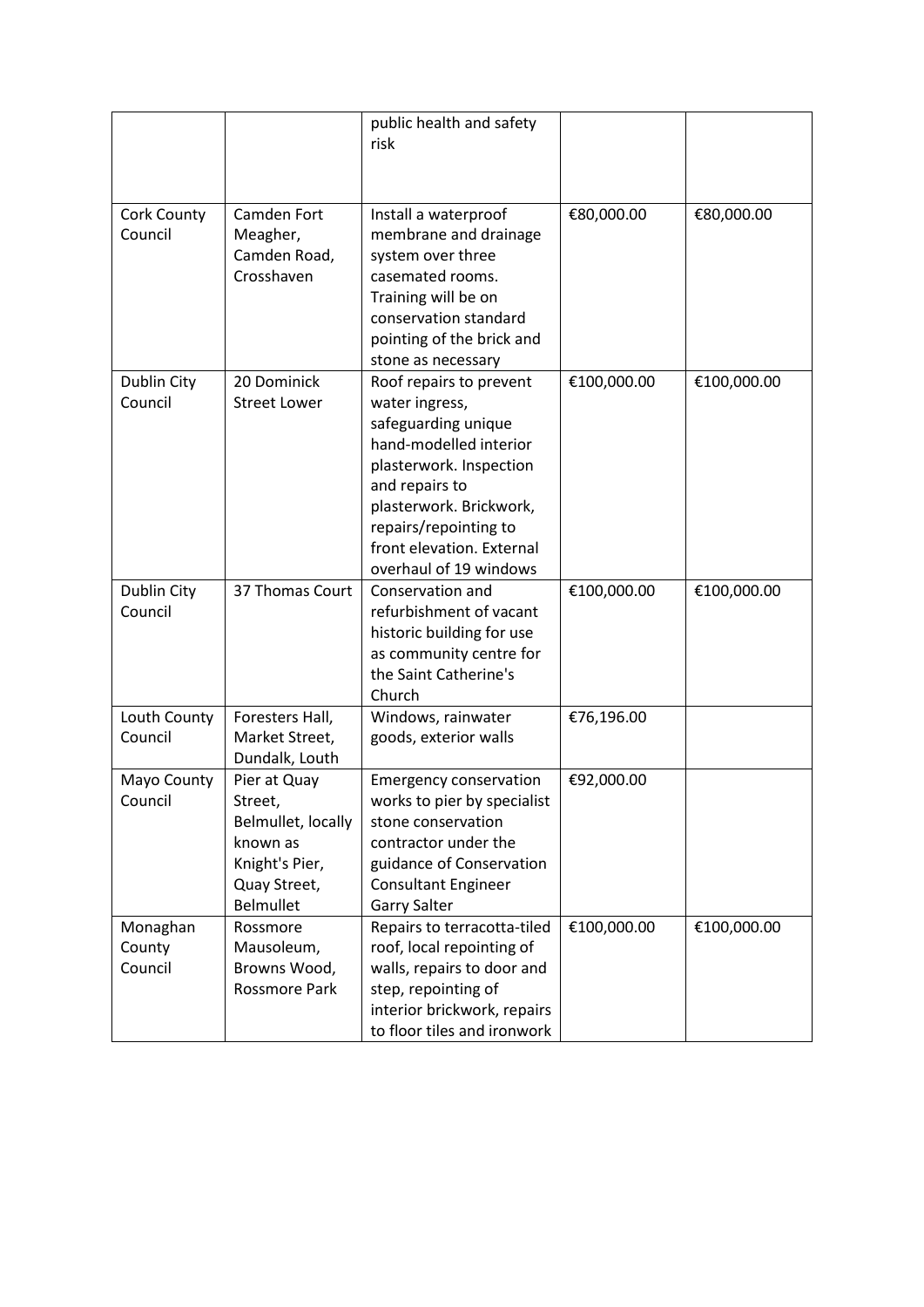| Waterford | Mount Congreve   | Replacement of east wing    | €155,272.00 |             |
|-----------|------------------|-----------------------------|-------------|-------------|
| County    | House,           | roof covering using larger  |             |             |
| Council   | Kilmeaden        | slates suitable for the 28  |             |             |
|           |                  | degree pitch                |             |             |
|           |                  | Repair/renewal of lead &    |             |             |
|           |                  | copper flashings,           |             |             |
|           |                  | chimneys, roof timbers      |             |             |
|           |                  | and provision of roof       |             |             |
|           |                  | access hatch                |             |             |
|           |                  | Repair and redecoration     |             |             |
|           |                  | of rooftop ventilation      |             |             |
|           |                  | lantern with sundial        |             |             |
| Westmeath | <b>Belvedere</b> | Urgent conservation and     | €100,000.00 | €100,000.00 |
| County    | House, Mullingar | repair of the roof valleys, |             |             |
| Council   |                  | repair of chimneys and      |             |             |
|           |                  | parapet and replacement     |             |             |
|           |                  | of lead sheet roof to stop  |             |             |
|           |                  | water ingress               |             |             |
| Irish     | Goggin Cottage,  | Complete the                | €87,000.00  | €87,000.00  |
| Landmark  | Colbeg Kildimo,  | conservation of Goggin      |             |             |
| Trust     | Co. Limerick     | Cottage, bringing back      |             |             |
|           |                  | into use a previously       |             |             |
|           |                  | uninhabitable heritage      |             |             |
|           |                  | cottage and giving it a     |             |             |
|           |                  | sustainable new use as      |             |             |
|           |                  | holiday accommodation       |             |             |
|           |                  |                             | €1,242,468  | €567,000.00 |

## **Vernacular Awards**

| Local<br>Authority/<br>Organisation | <b>Site Name, Address</b>                           | Short description of works                                                                                                                                                              | Proposed<br>Grant |
|-------------------------------------|-----------------------------------------------------|-----------------------------------------------------------------------------------------------------------------------------------------------------------------------------------------|-------------------|
| <b>Cork County</b><br>Council       | Meelon, Bandon                                      | Replacement of roof<br>Replacement of windows<br>Repointing of stonework<br>Improvement of ventilation<br>Rendering of walls                                                            | €10,000.00        |
| Galway<br>County<br>Council         | Keane's Thatch, An<br>Trian Lár, Maree,<br>Oranmore | Various repairs at the front and back<br>(around 200sq.ft)<br>New ridge (75 feet) with protection<br>Protective spraying                                                                | €7,695.00         |
| Kilkenny<br>County<br>Council       | Balief, Woddsgift                                   | Remove cementitious render and<br>replace with appropriate lime-based<br>render, both internally and<br>externally. A traditional four coat<br>hot lime render to be used<br>externally | €10,000.00        |
| Laois County<br>Council             | Old Forge, Jamestown,<br><b>Ballybrittas</b>        | Reinstatement of roof, windows and<br>doors                                                                                                                                             | €10,000.00        |